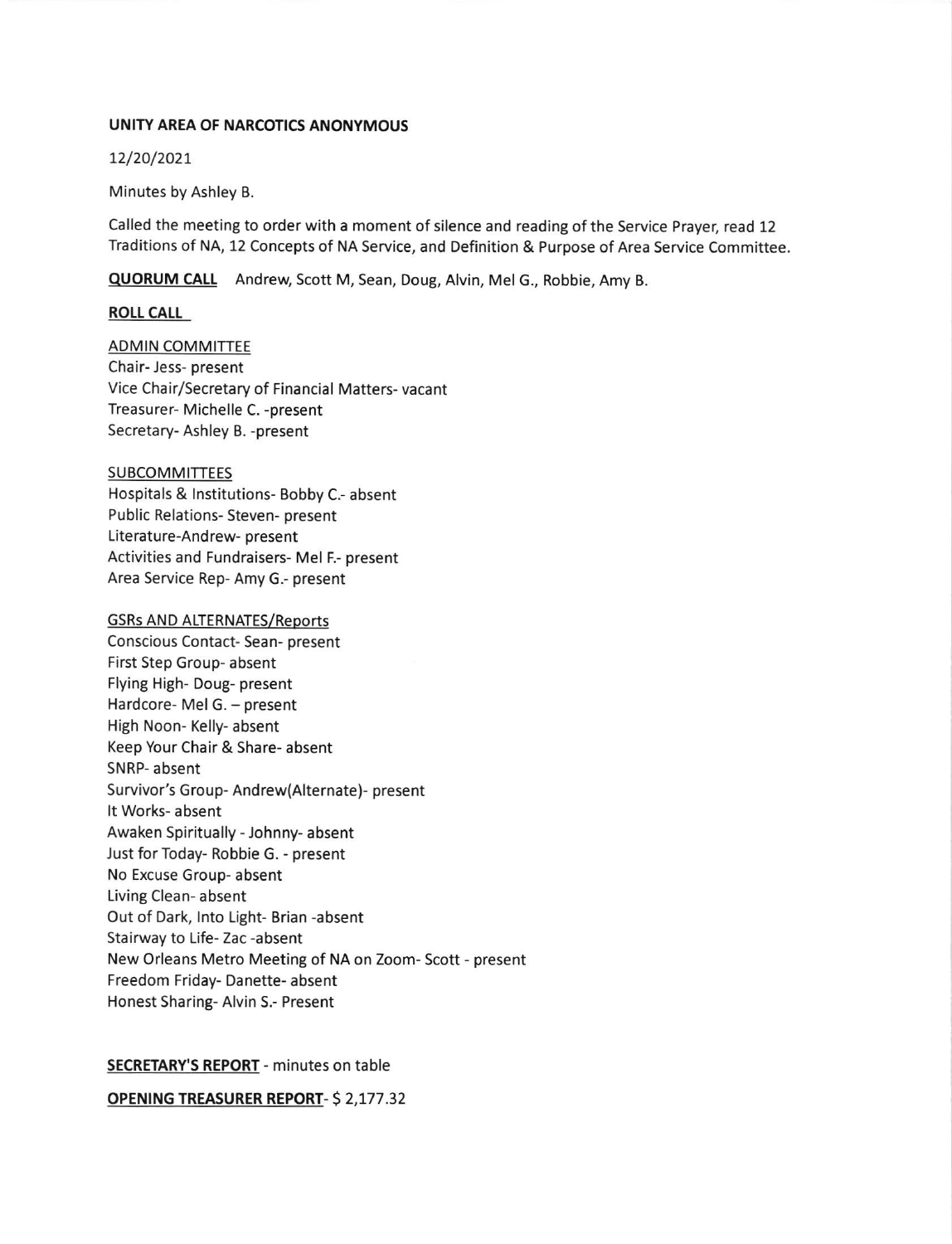#### GSR REPORTS

Conscious Contact- Sean- verbal report First Step Group- absent Flying High- Doug- verbal report Hardcore- Mel G. - verbal report High Noon- Kelly- absent Keep Your Chair & Share- absent SNRP- absent Survivor's Group- Andrew- Verbal report It Works- absent Awaken Spiritually - absent Just for Today- Robbie G. - verbal report No Excuse Group- absent Living Clean- absent Out of Dark, lnto Light- Brian -absent Stairway to Life- Zac -absent New Orleans Metro Meeting of NA on Zoom- Scott - verbal report Freedom Friday- absent Honest Sharing- Alvin S.- verbal report

ASR REPORT- The report is attached to the mins.

## SUBCOMMITTEE REPORTS

Hospitals & lnstitutions- absent

Public Relations- The PR subcommittee held their first meeting. See attached subcommittee report for details on what was discussed.

Literature- Andrew- We are fully stocked.

A&F- The Let it Snow function was a success and brought in \$2,199.39 to the Unity area, please see attached subcommittee report, budget and receipts for more info. A&F subcommittee is discussing planning the next function for Mardi Gras or Easter.

MAILBOX REPORT- The mailbox was checked and we recieved 2 letters from Chase Bank regarding changes to the NA Unity bank account. According to the letter, the Unity Area will be charged \$15 per month if the account balance is less than \$2,000.00. Michelle will get more information on the banking change for the next Area meeting.

# Old Business-

A motion was made by Robbie G. and seconded by Chad to reduce the prudent reserve to 51,250.00. The intent of the motion was to cut down on unnecessary bickering. This went back to groups and was voted on. The motion failed.

#### NEW BUSINESS-

- Regional PR subcommittee would like a \$10,000 budget. Full details of this motion was found in the meeting minutes from Regional posted on the unityna.org website. This motion was voted on and it failed.
- Steven H. made a motion seconded by Alvin S. to establish a budget of 550 per month for the PR Subcommittee. The purpose is to inform the public that NA exists through distribution of NA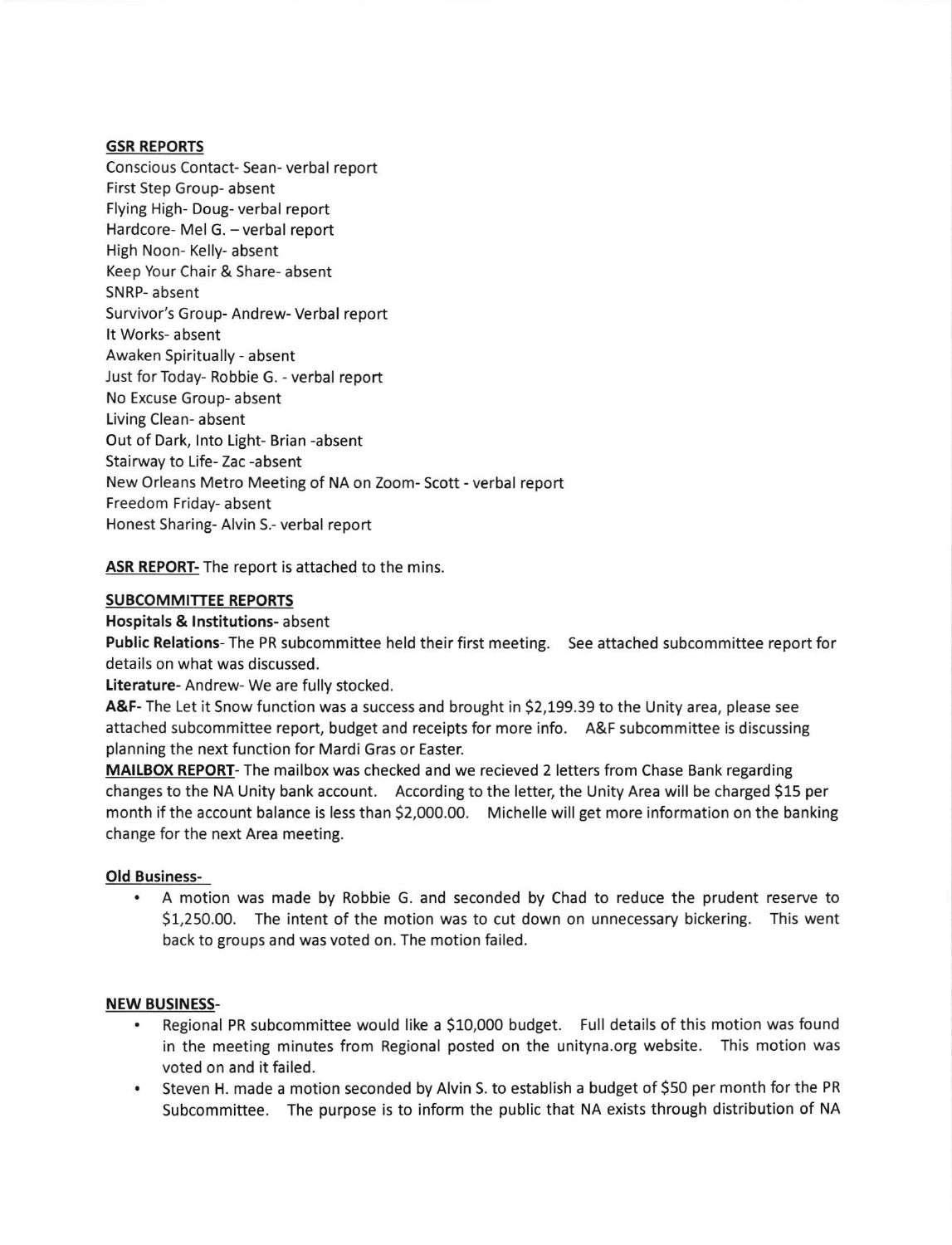related materials and activities. This motion will go back to groups to vote on. Once this is voted on it will need to be added to the Unity Area Guidelines.

- $\bullet$ Scott M. made a motion seconded by Robbie G., to reduce the prudent reserve to 5500. The purpose would be to ensure that all future bills are provided for. See attached motion form for Pros and cons. This will go back to groups for voting.
- Scott M. made a motion seconded by Doug L., to create an encumbered reserve for Unity NA subcommittees; Literature- \$500 yearly (to be replenished as necessary),  $H\&L$ - \$150 quarterly, PI- \$150 quarterly, ASR- \$250 quarterly, Printing of meeting minutes- \$50 monthly, A&F- \$600 (to be replenished as necessary). This will ensure that the financial needs of subcommittees are met. This will go back to the groups for voting.
- $\bullet$ Robbie G. made a motion seconded by Scott M., that subcommittee chairs establish guidelines for their committee which includes duties of officers and budgets. The intent of this will be to put in the NA Unity Guidelines to establish a continuing policy. This motion was voted on and passed. The guidelines will be due by the April 2022 Area meeting.
- $\bullet$ Scott M. made a motion seconded by Robbie G., that the Unity Area sends a 5300 donation to Regional. This was voted on and passed.

## TREASURER'S CLOSING REPORT: 54,017.98

## **MOTION TO CLOSE**

Mel G. motioned to close and Scott seconded

Closed with moment of silence and the serenity Prayer

#### NEXT AREA IS SUNDAY JANUARY 16TH, 2022